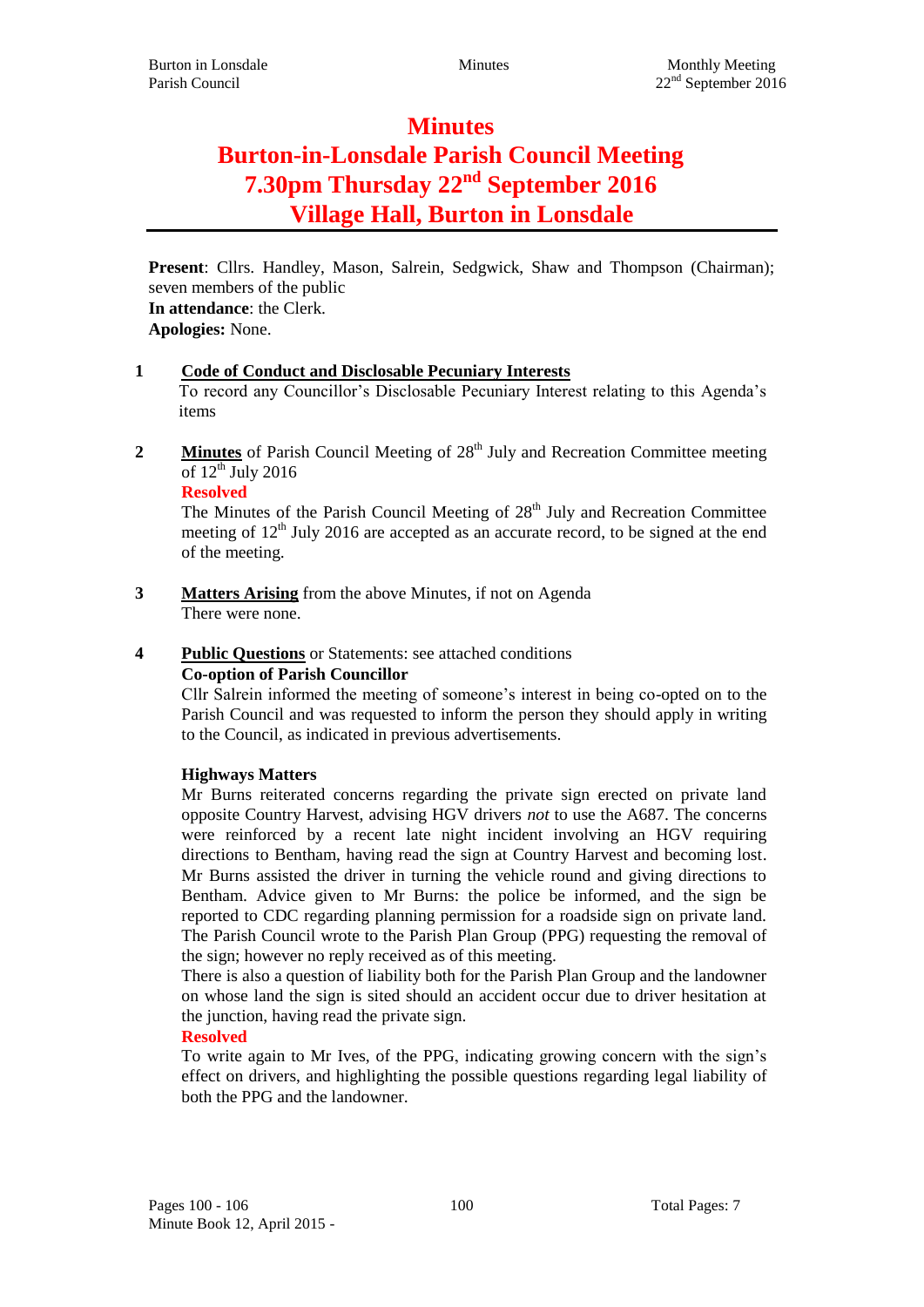#### **Riverside Land: building work at 7 Greta Heath**

Mrs Power explained the work was done following advice from a structural engineer who advised the roof required replacing in total; as the entire roof was to be replaced, it was an opportunity to include further accommodation. Since receiving the Parish Council's letter regarding contractors driving over the Riverside Land to access the property, there have been only two occasions on which this occurred, each being informed to the Parish Council beforehand. She has also been assured by United Utilities that the public sewer is 1.5m (approx 5ft) below the surface and damage is unlikely from vehicles driving over it.

The Chairman thanked Mrs Power and proposed the matter now be closed. **Resolved**

The matter be closed, as the building work at number 7 is now complete.

#### **Public Telephone Box: proposal for removal**

John Watson brought to the Council's attention the BT proposal to remove the public telephone kiosk on the High Street, due to low usage. He pointed out that the public telephone's location, opposite the Village Hall where the village's defibrillator is located, is most useful, as mobile telephone signals in the area are unreliable, and a public telephone is required for emergencies, particularly those involving use of the defibrillator.

#### **Resolved**

To write to Craven District Council Planning Department (as requested by BT) advising the Council's request not to remove the kiosk, as it is required for emergencies, in an area of poor mobile telephone signals.

Two members of the public left the meeting.

#### **5 Reports**

a) **Police**: no report

#### b) **North Yorks County Councillor**

• Highways Matters – report by Cllr Thompson.

Cllr Thompson reported on his meeting with Ken Martin of NYCC Highways on  $5<sup>th</sup>$  August, also attended by Cllr Salrein at the start of the meeting. Among the items discussed were flooding at the entrance to Manor Close, car parking on Chapel Lane, Ireby Road and High Street traffic speed and other problems. The only direct NYCC proposal: to request the 34 High Street householder to cut back an overhanging tree to increase visibility for drivers. The householder has agreed and the work will be done shortly.

A further proposal for bollards outside nos 28, 30 and 32 High Street to prevent vehicles mounting the pavement directly outside residents' front doors was rejected following measuring pavement space which showed the remaining width to be insufficient for wheel / push chairs. Other sites were rejected, as the spaces are used for parking.

Cllr. Salrein suggested a sign be put on the railing at the High St/Duke St junction telling drivers not to drive on the pavement; this was rejected as it is thought unlikely that drivers would read such a sign.

The Ireby Road junction with A687 was discussed; no suitable proposal to improve visibility when exiting the Ireby Road emerged.

Cllr. Shaw drew the meeting's attention to the recent re-surfacing work which had covered a number of drain covers; some have been cleared, but some remain covered and should be uncovered as soon as possible to avoid problems with surface water.

Cllr Shaw thanked Cllr Thompson for spending time on the matter.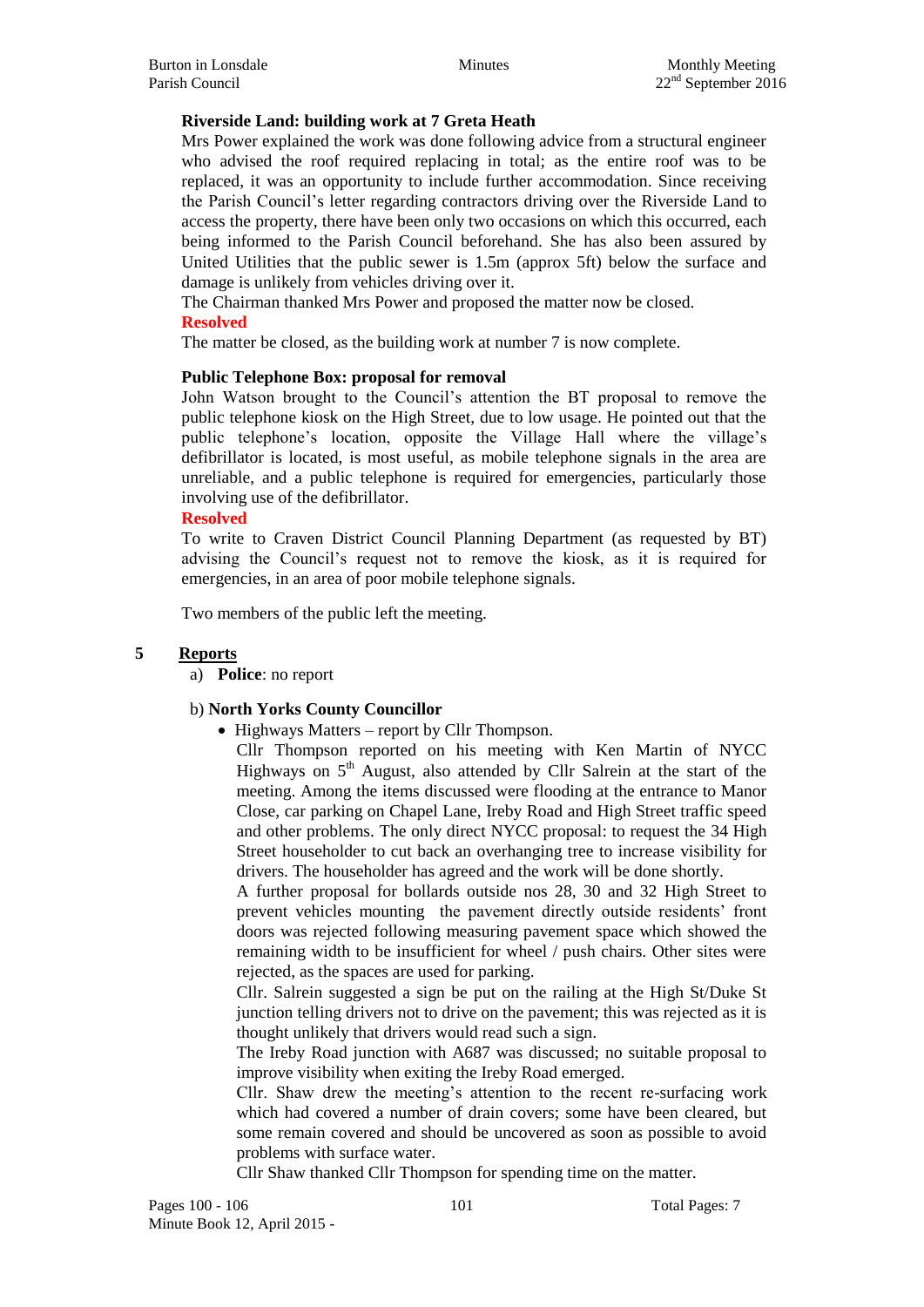## c) **Craven District Councillors**

Planning Matters

**Application** 15/2016/17321 Tatham House, Low Street Replacement Of Old Wooden Garden Shed With New Timber Summerhouse/Shed; Construction Of Traditional Stone Patio Around Front Of Sycamore Tree; Construction Of Post-And-Rail Fence And Gate Softened With Native Hedge To Create Gravelled Parking Area. **Resolved**

Councillors had no comments to make on the plans as presented.

**Appeal**: 15/2016/16700: 11 Greta Heath re extensions

It appears it is no longer possible for the Parish Council (or others) to make any comments relating to an Appeal. The process now is that the appellant makes a report and neither planning officers nor objectors can make further comments as the appeal procedure is now fast-tracked, following government legislation in 2015. Councillors expressed concern as there is no opportunity to refute incorrect or misleading information, as may be the case in this instance.

#### **Resolved**

To report concerns regarding the appeal procedure to both the Planning Authority (CDC) and YLCA.

**Decision**: 15/2016/17164: 1 Low Street re tree work: noted

#### d) Clerk

YLCA: nothing to report

Correspondence: letter from resident re parking issues on Greta Heath, where there appears to be non-resident parking, and a parking space created letting directly into the turning space provided for cars in Greta Heath. During discussion it was thought that creating such a parking space required planning permission/permission from the local Highways Authority.

#### **Resolved**

To enquire at Craven District Council whether permission is required, copying NYCC Highways.

## **6 Finance Matters**

## **a) Bank balances, including receipts since statement date**

The Clerk reported the bank balances as per the Appendix.

- **b) Approval of payments of budgeted and non budgeted items** To approve the August and September payments as per Appendix.
- **c) Annual Accounts: conclusion of the 2016 Audit**

The Clerk reported the External Audit Report regarding the 2016 Annual Return has been received and circulated to all Councillors. There are no issues to be resolved.

## **Resolved**

To publish Sections 1, 2 and 3 on the Parish Council web page before  $30<sup>th</sup>$ September 2016.

## **7 Parish Councillor Reports**

## **a) Village Hall Committee**

Cllr Salrein reported a new film group has been set up by Bill Stringer; films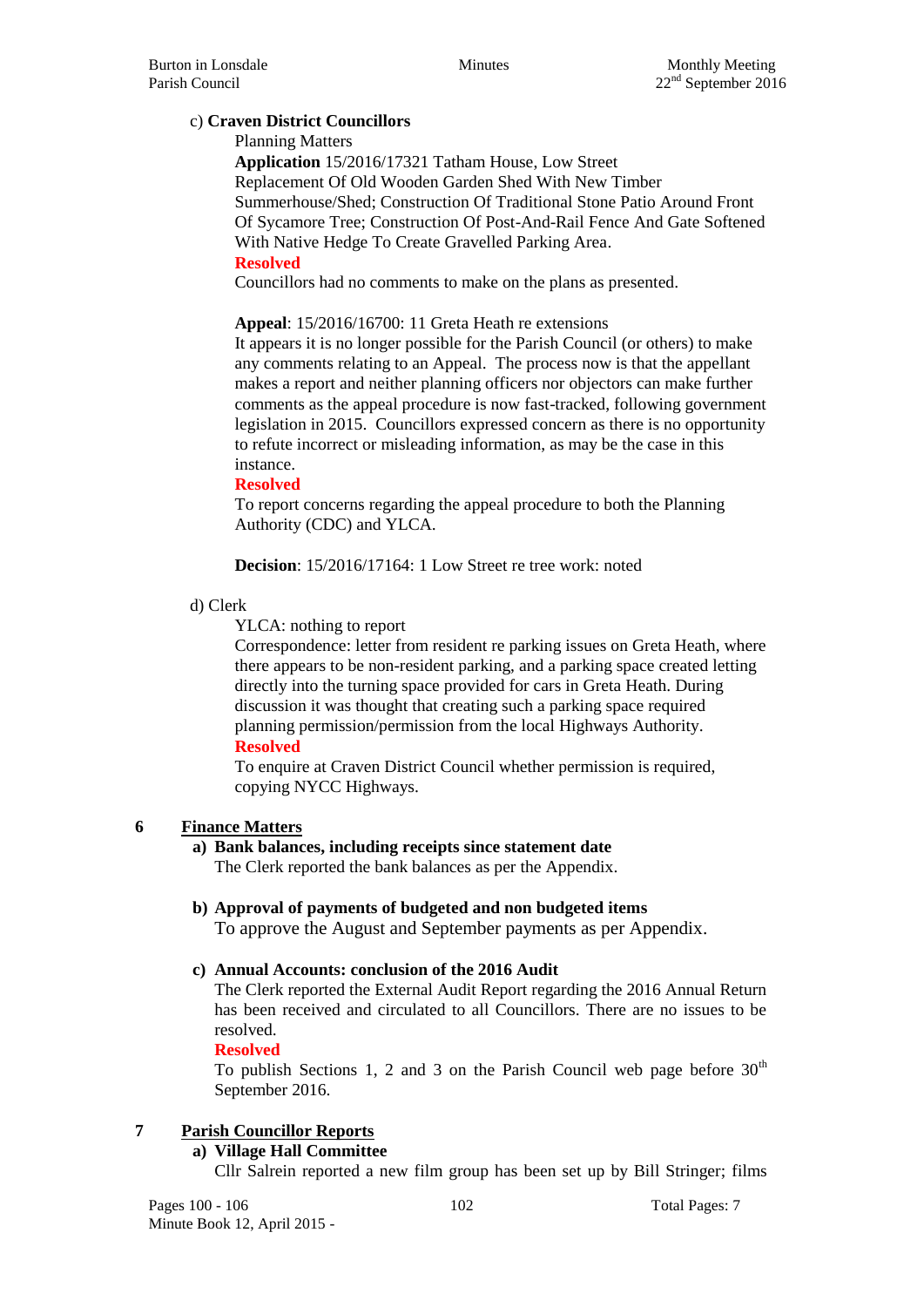will be shown monthly between this month and February 2017, with equipment loaned by the National Film Institute, Bradford. This item to be included in the press report.

## **b) Bentham Common Lands Charity**

Cllr Thompson reported a meeting of the Trustees has to be convened in order to officially note Cllr Mason's and Bernie Wills' resignations, and Cllr Thompson's and Cllr Tim Stannard's (Bentham Town Council) appointments, and appointment of Tim Stannard as Chairman.

## **c) Woodland Trust**

Cllr Thompson had nothing to report save a meeting with a WT representative later in the year, date to be confirmed.

## **d) Local Footpath Volunteers: report from David Gibson**

Summary: Manor Close stile replaced with a gate; work on footpath across Frount replacing two ladder stiles with hand or kissing gates; future work: to install a hand gate next to Barnoldswick Lane stile, to make entire route accessible to disabled. Bogg Beck Bridge to have additional step; additional steps up to field required. Volunteers invited to do work. Footpath diversion at Longber Farm in progress. Full report in Appendix 2.

## **8 Recreation Committee**

**Play Area inspection reports**: Cllr Thompson handed to the Clerk the hard copies of reports by Cllr. Mason along with his electronic copy of reports made up until this week. He will continue to monitor the play equipment on a regular basis.

## **Pavilion: bookings, maintenance, including cleaning, power supplier**

## **Bookings**

Cllr Salrein requested a copy of the current hire prices; Clerk to send by email. Cllr Thompson reported the bookings and are currently done manually/by email, though the Clerk; payments are cash, cheque or direct into the Parish Council's bank account, using the internet.

## **Maintenance**

Log Book of maintenance items has been started; some items have already been resolved; local corvid population a continuing nuisance, using the veranda seating as a roost and leaving the inevitable bird excrement.

**Cleaning**

The cleaner has started work; will once a fortnight or as needed basis.

## **Power Supplier**

## **Resolved**

Authority be given to Chairman and Clerk to research alternative power supplier and change supplier, if advantageous.

The Chairman noted he had approached the company developing a solar farm to the south of Clifford Hall regarding a contribution to the community.

## **9 Maintenance Reports**

**a) Village Green & War Memorial**, including access via gravelled path on east side, adjacent to Church grounds

Cllr Handley reported the seat near the Church has been moved back to the original position; it now needs cleaning and re-varnishing.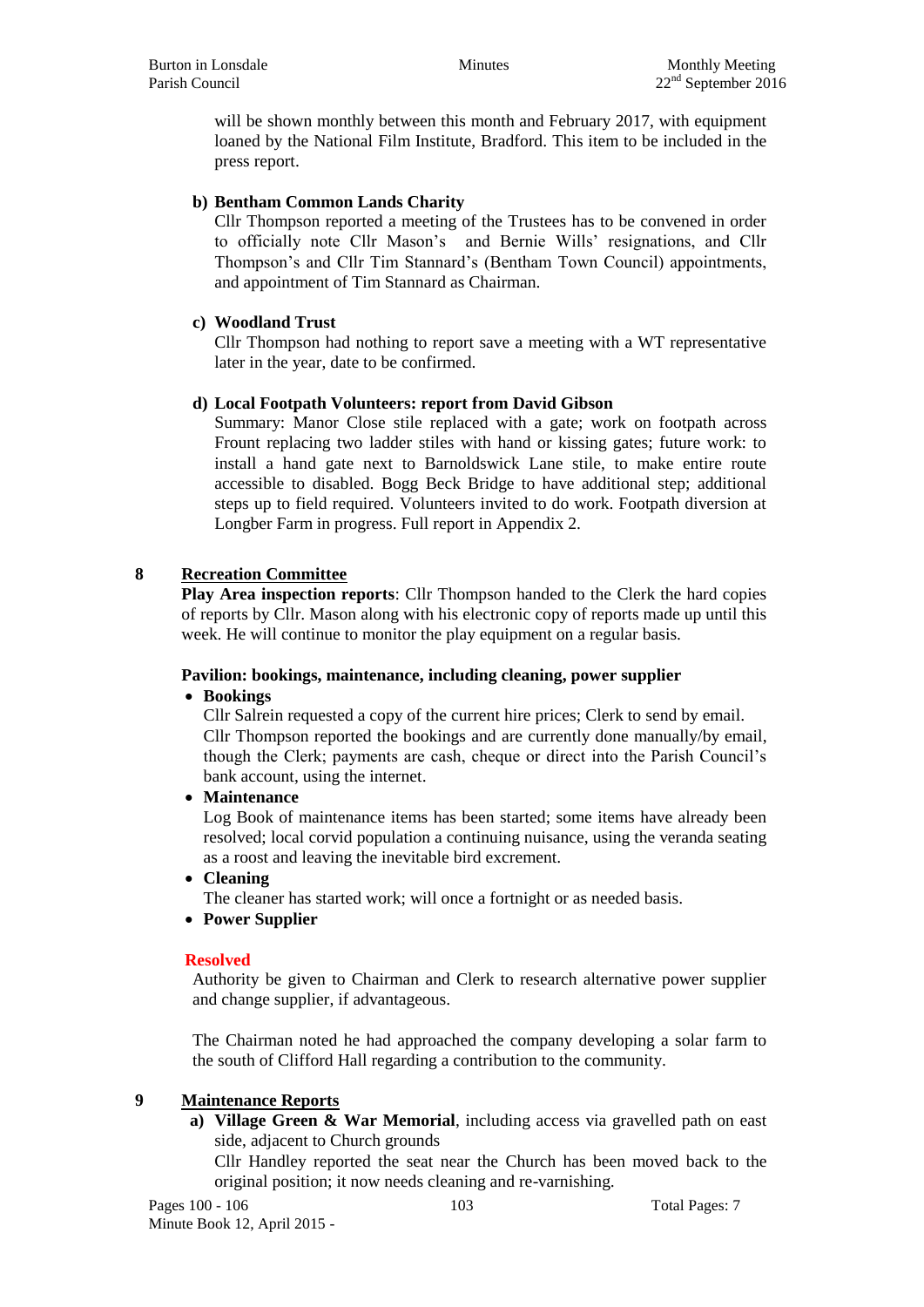It was noted that access through the Church side gate is somewhat restricted as the Harris Garth boundary fence appears to have been moved outward toward the gravel path. See item 9c below.

#### **b) Riverside Land**

Cllr Mason reported small trees/saplings next to roadside wall not cut back; **Resolved**

To arrange a working party to cut back branches; to include similar trees alongside the Recreation Field roadside wall, obstructing view of road in both directions.

#### **c) Very Old and Separate Churchyard**

The Chairman noted the annual inspection is now overdue (4 months) and will make arrangements to do the inspection and report as soon as possible.

The Chairman noted the Harris Garth boundary fence has been moved and will make a site visit before the next meeting.

Clerk to confirm terms of Land Registry details regarding the gravelled path on the east side of the Village Green.

#### **d) Street Lighting**

No issues to report.

#### **e) Public benches**

It was noted no maintenance has been done this year; iroko wood benches at the Village Green and metal strip bench outside former primary school require attention.

#### **Resolved**

To inspect the aforementioned benches and organise maintenance work.

#### **f) Public Footpaths & grass verges**

It was noted the Chapel Lane bank grass is very long, as NYCC no longer cut verges not affecting road visibility.

It was also noted grass is growing into the public telephone box, and should be cut back.

A Greta Heath resident has maintained the grass verge at the entrance to Greta Heath from Burton Hill this year and will be thanked for his contribution to maintaining the village's appearance.

## **10 Items to be included by Clerk in press report**

#### **Resolved**

To include the proposed telephone box removal and the new monthly Film Nights.

#### **11 Date, time and venue next monthly Parish Council meeting**

Next full council meeting to be held on Thursday  $27<sup>th</sup>$  October 2016, starting at 7.30pm, in the Village Hall.

The meeting closed at 9.02pm

**Signed............................................................. Date..................................**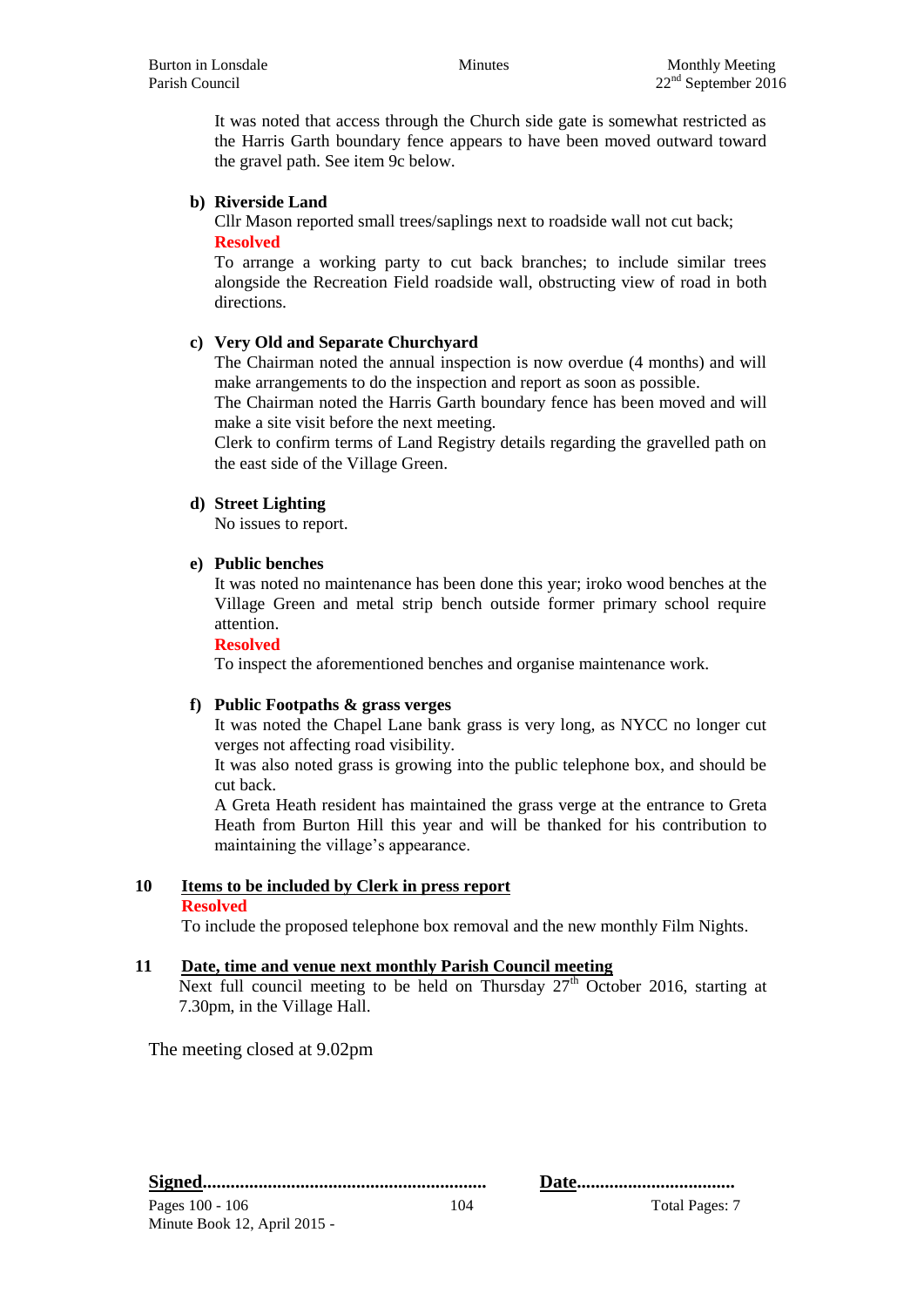|                                                      |                                                                  |           | <b>Appendix 1</b>     |
|------------------------------------------------------|------------------------------------------------------------------|-----------|-----------------------|
|                                                      | <b>Bank Balances, Commitments, &amp; Payments September 2016</b> |           |                       |
|                                                      | <b>Bank Balances, including receipts</b>                         |           |                       |
|                                                      | Current Account at 15.09.16                                      |           | 300.00                |
|                                                      | Business Reserve A/c at 15.09.16                                 |           | 23,683.09             |
|                                                      |                                                                  |           | 23,983.09             |
| Less                                                 | unpresented cheques at 15.09.16                                  |           | $-888.69$             |
|                                                      | receipts included:                                               |           |                       |
|                                                      | Ingleton AFC                                                     | 80.00     |                       |
|                                                      | Interest                                                         | 1.13      |                       |
|                                                      |                                                                  |           |                       |
|                                                      |                                                                  |           | 23,094.40             |
|                                                      | <b>Commitments at September 2016</b>                             |           |                       |
| <b>Contingency Fund</b>                              |                                                                  | 2,000.00  |                       |
|                                                      | Very Old and Separate Churchyard:                                |           |                       |
|                                                      |                                                                  |           |                       |
|                                                      | Lych Gate Restoration $(200 + 500)$                              | 700.00    |                       |
|                                                      | Safety Notice, grass (150, 350) & memorials (850) & 190          | 1,540.00  |                       |
|                                                      | Clerk's Retiremt Gratuity provn YLCA re-calc at 11/14 (£564      |           |                       |
| not reallocated)                                     |                                                                  | 1,898.00  |                       |
|                                                      | Sports Pavilion Maintenance Fund $(£1,000$ pa, Minute 7e 28      |           |                       |
| Nov 2013, £644.25 insurance)                         |                                                                  | 2,644.25  |                       |
| Budget remaining inc Aug & Sep payments (net of VAT) |                                                                  | 10,797.00 |                       |
|                                                      |                                                                  |           |                       |
|                                                      |                                                                  | 19,579.25 |                       |
|                                                      | <b>Payments August and September 2016</b>                        |           |                       |
| 2028                                                 | Horton Landscaping Ltd June grass cutting                        | 372.00    | Presented             |
| 2029                                                 | Horton Landscaping Ltd July grass cutting                        | 510.00    | Presented             |
| 2030                                                 | Post Office (re Yorkshire Water)                                 | 63.76     | Presented             |
| 2031                                                 | IR Thompson re towel holders for pavilion                        | 136.85    |                       |
|                                                      |                                                                  | 155.01    |                       |
| 2032                                                 | S Gregory Clerks salary, August 2016                             |           | Presented             |
| 2033                                                 | <b>HMRC PAYE</b>                                                 | 38.60     | Presented             |
| 2034                                                 | ENW Ltd : reconnection BCSA supply                               | 764.77    | Presented             |
| 2035                                                 | Horton Landscaping Ltd August grass cutting                      | 540.00    |                       |
|                                                      | PKF Littlejohn LLP re annual return external                     |           |                       |
| 2036                                                 | audit<br>Gregory $\&$ Co re broadband and email service (3)      | 480.00    |                       |
| 2037                                                 | months)                                                          | 36.00     |                       |
|                                                      | IR Thompson re items for pavilion and football                   |           |                       |
| 2038                                                 | pitch                                                            | 14.66     |                       |
| 2039                                                 | S Gregory (clerk's salary, office supplies, etc)                 | 338.50    |                       |
|                                                      | Wicksteed Leisure Ltd re play area annual                        |           |                       |
| 2040                                                 | inspection                                                       | 85.20     |                       |
| 2041                                                 | Post Office (re HMRC PAYE Sep 2016)                              | 38.60     |                       |
| 2042                                                 | C Edmondson re cleaning Pavilion                                 | 30.00     |                       |
|                                                      |                                                                  | 3,603.95  |                       |
|                                                      |                                                                  |           |                       |
|                                                      | presented cheques account for:                                   | 1,904.14  |                       |
|                                                      | amount remaining to be paid:                                     | 1,699.81  |                       |
| Pages 100 - 106                                      | 105                                                              |           | <b>Total Pages: 7</b> |